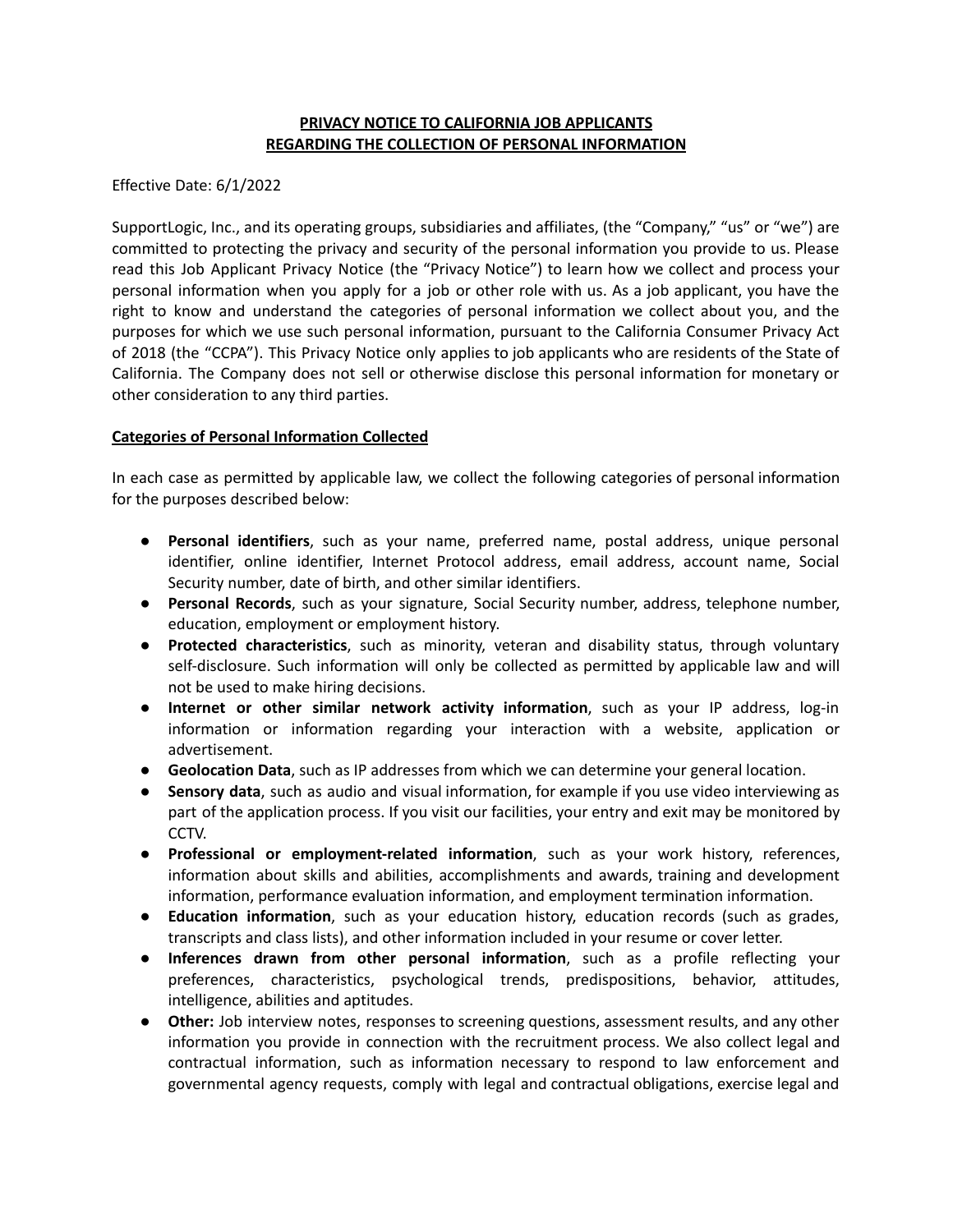contractual rights, and initiate or respond to, or establish, exercise and defend, legal and contractual rights claims.

#### **Sources of Personal Information**

We collect personal information you voluntarily provide to us when you apply for a job or otherwise contact us in the recruitment context. If you are visiting our website or online job application, we may also automatically collect device information such as IP addresses and device identifiers.

We may also combine personal information collected from other sources with the personal information that you provide to us. For example, we may collect information from:

- Recruiters
- Prior employers (e.g., for references)
- Professional references you provide to us
- Educational institutions
- Pre-employment screening services
- Credentialing and licensing organizations
- Publicly available sources such as your social media profile (e.g., LinkedIn, Twitter and Facebook)
- Other sources as directed by you

#### **Use of Personal Information**

We use the categories of personal information listed above for the following purposes:

- **Process and manage your application:** We use your personal information to process your job application, establish a job applicant profile for the recruitment process, assess your qualifications for a specific role with us, schedule and conduct interviews, communicate with you, and carry out background and reference checks (see the following bullet point for additional information). We may collect audio and visual information of job applicants through photographs used for identification purposes. With your consent, we may record video of you in connection with the application process, for example through a third party screening service. Additionally, if you are offered a position with us, we may use your personal information in the employee on-boarding process.
- **Conduct reference and background checks (as permitted by applicable law):** We use personal information we collect to conduct reference checks and to evaluate your qualifications and experience. We may also conduct background checks (as authorized by you and permitted by applicable law).
- **Provide immigration support:** If applicable and as permitted by applicable law, we may collect your personal information to assist with immigration support, such as applying for visas or work permits.
- **Analyze and improve our recruitment process and tools:** For example, we analyze trends in our applicant pool, and use personal information to understand and improve our recruitment process and tools (including improving diversity and inclusion). If you use our online job application process, we collect personal information in this category, such as your interactions with our <https://www.supportlogic.com/careers> page and our online application process. We collect IP address location information to better understand how candidates use our careers page and online application process.